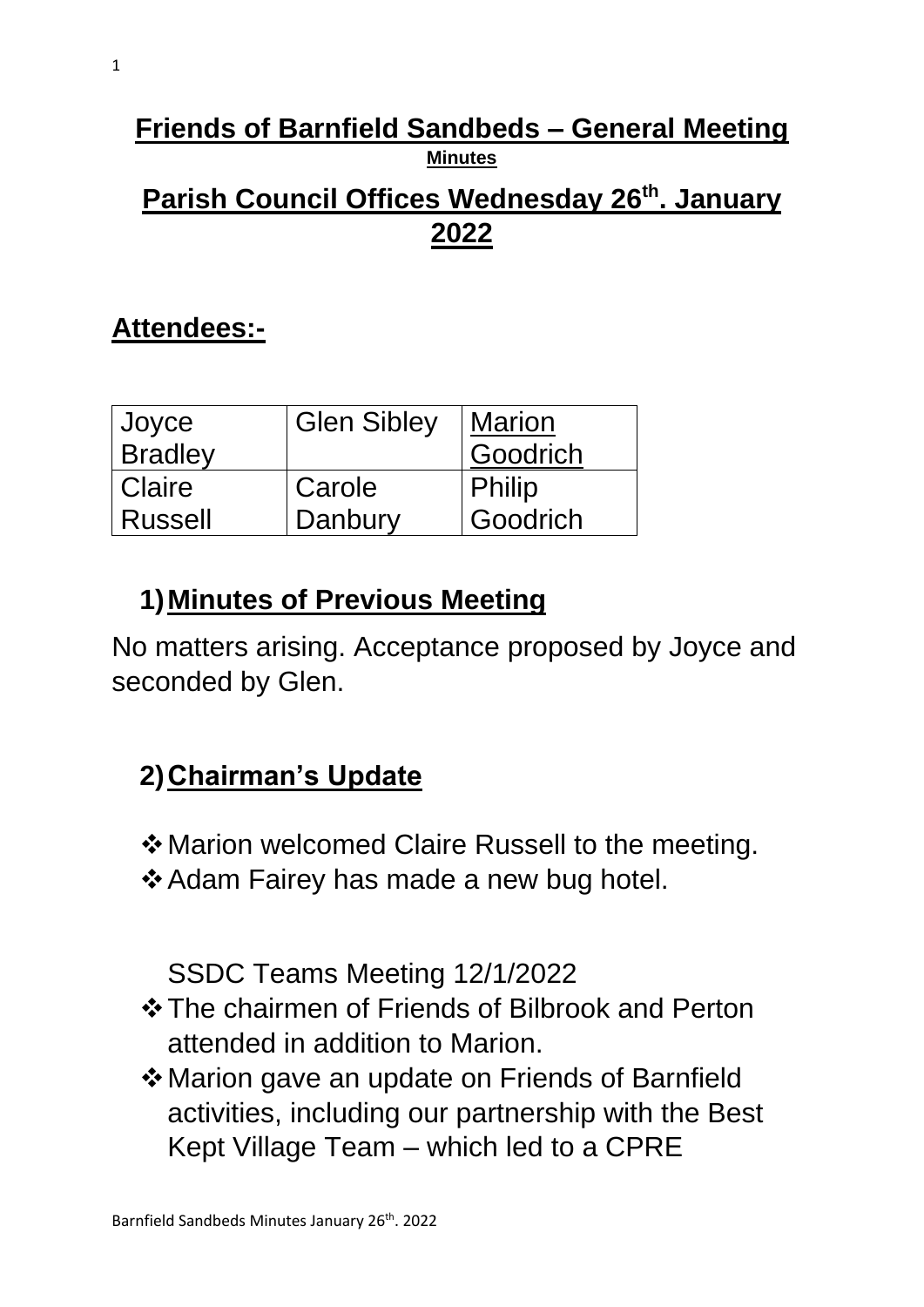Community Involvement Award. CPRE will donate a commemorative tree – a hawthorn hybrid. The Friends Group had given CPRE members a guided tour of the Sandbeds.

 $\div$  SSDC has proposed a follow – up meeting and this will be preceded by a Teams meeting for Group Chairmen.

Additional Items:-

- ❖Revised site map Glen has taken out a subscription to Ordnance Survey – which gives access to maps. Glen will use GPS to map the path network accurately.
- ❖Standard Working Parties will resume 27/3/2022.
- ❖DoE Support will resume end February.
- ❖Marion thanked Phil and Peter Rock for their continued contribution to site maintenance.

## **3)Finance Update**

Balance at 15/12/ 2021 = £1052.62

Six replacement bow saw blades purchased 17/1/2022

Current Balance (excludes lottery) = £1024.68

A grant application has been made to Brewood and Coven Parish Council (£250), and initial feedback is encouraging.